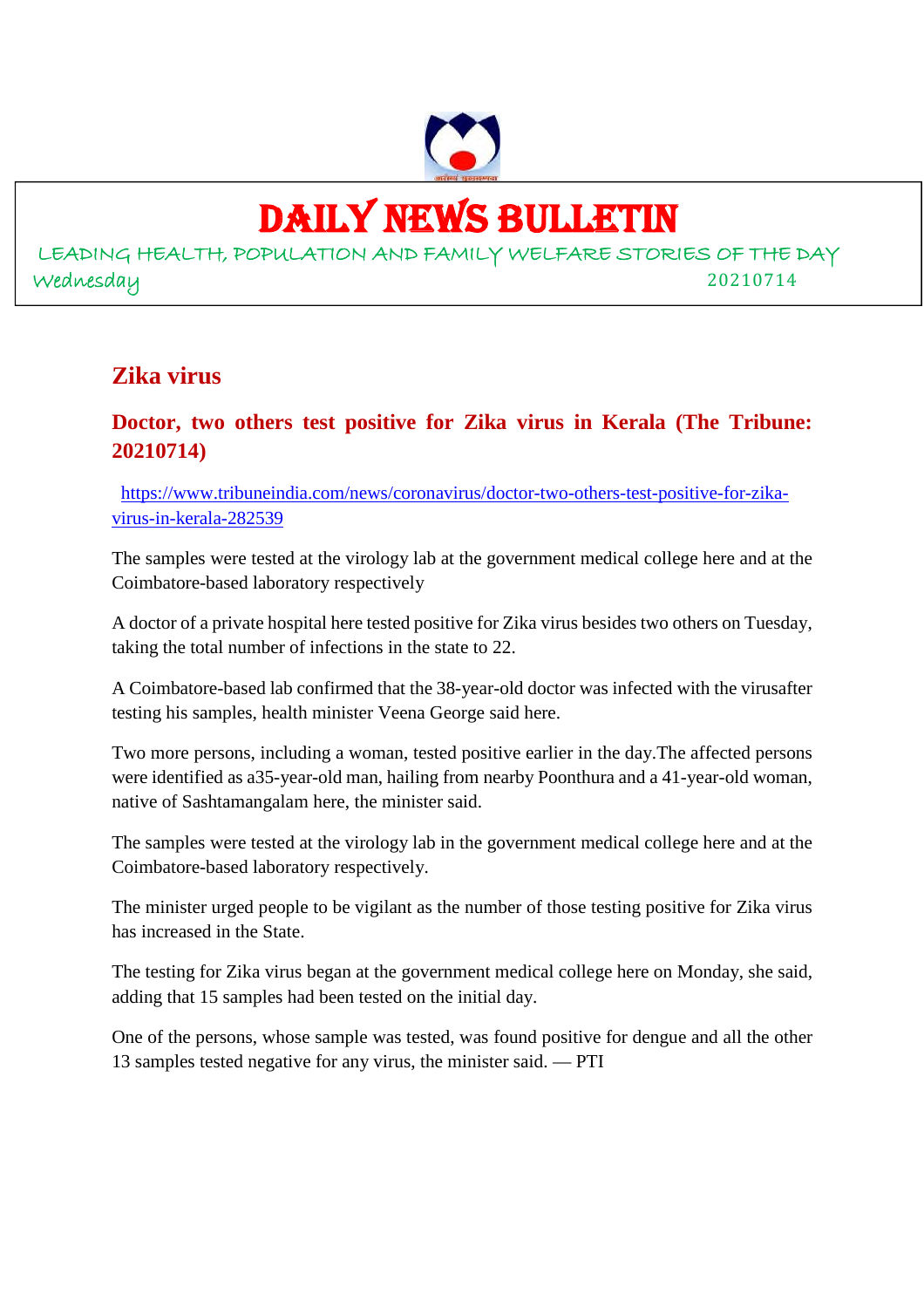### **Post-Covid complications**

### **Post-Covid complications: 'Use of steroids a double-edged sword' (The Tribune: 20210714)**

https://www.tribuneindia.com/news/coronavirus/post-covid-complications-use-of-steroids-adouble-edged-sword-282449

Experts warn of avascular necrosis among people recovering from Covid

Doctors have been witnessing various post-Covid complications among patients. Dr Shubhang Aggarwal, an orthopaedic and robotic joint replacement surgeon, NHS Hospital, has raised a concern saying that many patients have been reporting pain in joints, hips, shoulder and knees after having recovered from Covid-19. He said this condition is medically known as avascular necrosis (AVN) and if not managed well, could lead to another devastating post-Covid complication like mucormycosis.

"Though there has been no government data regarding this as an emerging trend, hospitals in many parts of the country have confirmed such cases," he said.

"The use of steroids during the treatment of Covid-19 is the suspect behind this unnatural bone damage. The excessive use of steroids causes marrow edema at bone ends that cuts off its own blood supply. The cases of avascular necrosis that are being reported now are definitely more in frequency and they seem to be induced by steroids. In our hospital also, we have seen 8-10 cases so far. The condition, which comes into light after three months of the Covid-19 infection, needs immediate medical intervention. If the pain persists, then patients are advised to undergo an MRI which will detect whether it is a case of bone death or not. We suggest surgery in the form of joint replacement in an advanced stage," said Dr Aggarwal.

However, orthopaedic surgeons are of the opinion that bone deaths are not new. But, the incidences of such conditions have gone up as a side-effect in the patients, who had Covid. "People suffering from shoulder and hip problems shouldn't ignore this condition and seek medical help on an urgent basis. Ideally, the whole procedure takes nearly three years to treat the disease completely if we have to protect the natural joint, but if the patients respond to the treatment, the pain begins to subside within 3-6 weeks," the doctor advised.

"Patients, who have been given steroids for improved lung function affected due to Covid-19, are more prone to get AVN of the hip," Dr Aggarwal added.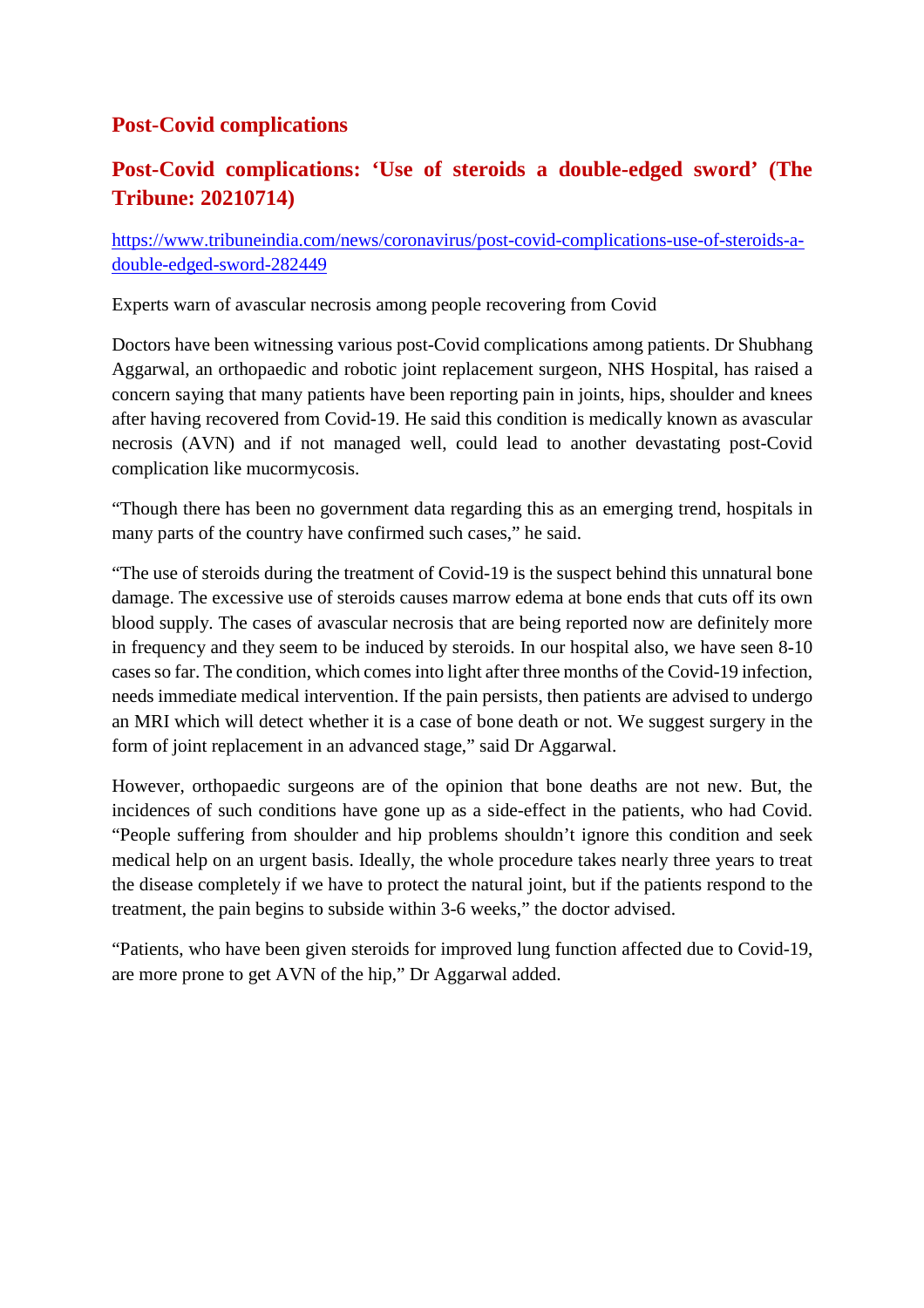### **Six infected with coronavirus in Mohali, no death**

### **Six infected with coronavirus in Mohali, no death(The Tribune: 20210714)**

https://www.tribuneindia.com/news/coronavirus/six-infected-with-coronavirus-in-mohali-nodeath-282622

Mohali: Six fresh Covid cases have been reported from the district during the past 24 hours, taking the tally to 68,379. No death was reported while 13 patients were cured of the disease.  $-$  TNS

One fresh case in Panchkula dist

Panchkula: One case of Covid-19 surfaced in the district, taking the overall tally to 30,615. No death was reported on Tuesday. Meanwhile, 2,643 persons were vaccinated at 10 government and five private vaccination centres across the district. — TNS

### **Amid pandemic**

### **Students indulge in art amid pandemic (Hindustan Times: 20210714)**

https://schoolepaper.hindustantimes.com/Home/ArticleView

Students are making the most of their time at home with studies and hobbies. They are creating beautiful art and poetry with wonderfully written verses and colourful paintings. Here are some such works.

### **Pregnancy**

### **Six questions to ask your gynaecologist if you are trying to get pregnant (The Indian Express: 20210714)**

https://indianexpress.com/article/lifestyle/health/six-questions-to-ask-your-gynaecologist-ifyou-are-trying-to-get-pregnant-7399509/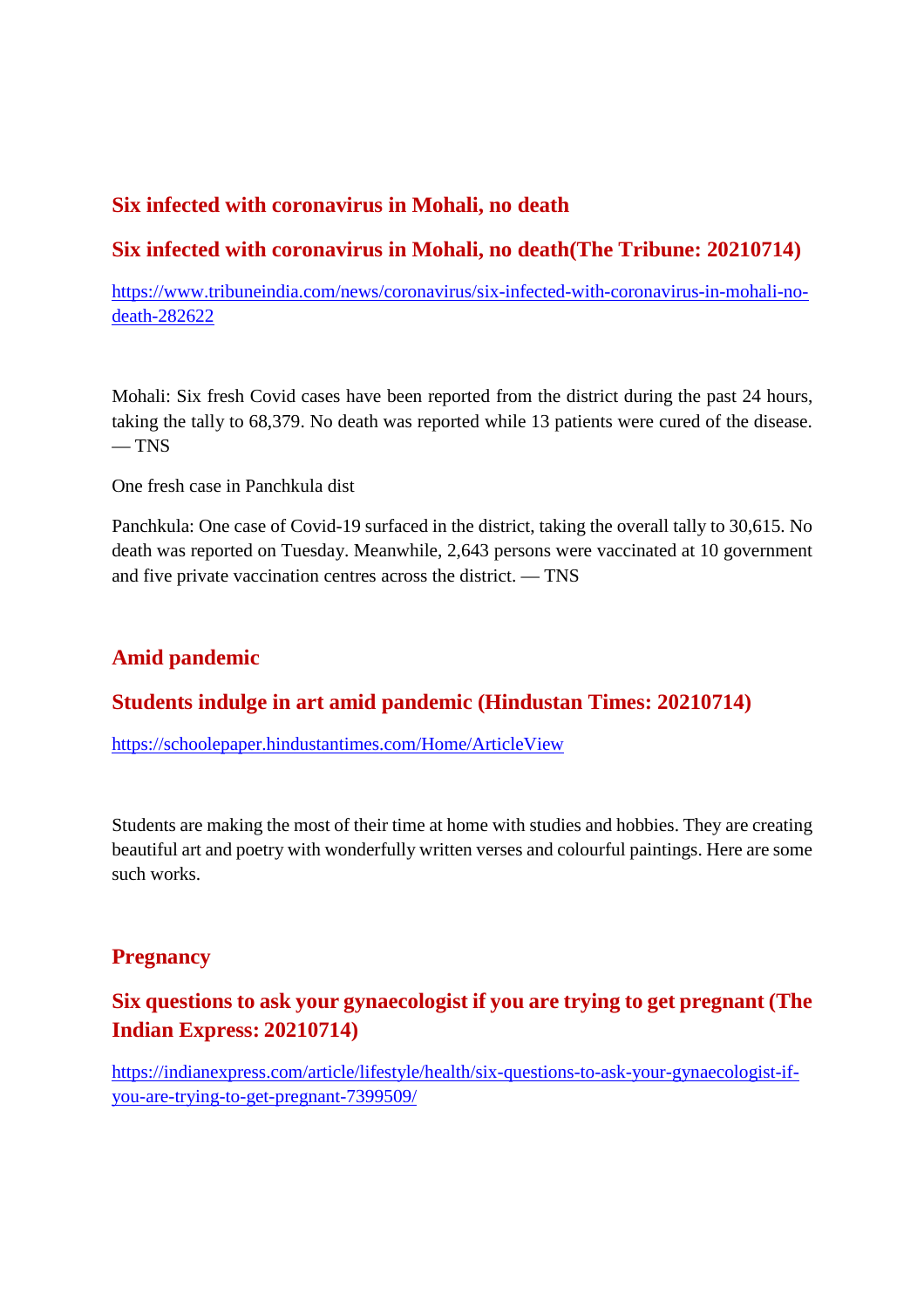From lifestyle changes to Covid-19 vaccine, find out everything about improving your chances of getting pregnant

pregnancy, trying to get pregnant, seeing a gynaecologist, when to see a gynaecologist for pregnany, gynaecologist appointment, questions to ask a gynaecologist, reproductive health, indian express newsIf you are 30 years or older, gynaecologists will start evaluating your fertility after 6 months of unsuccessful attempts at pregnancy. (Photo: Getty/Thinkstock)

While not many women do it, a routine visit to the gynaecologist is of utmost importance, so as to rule out possible risks of diseases and infections, or to find out about underlying medical conditions.

While it may seem a tad daunting to many — having to open up about intimate details of their life — doctors insist check-ups happen periodically, especially for women who are considering having a baby. A routine visit can answer many questions about fertility and infertility, and help the couple be better prepared to welcome a child into their life.

If you are thinking of visiting your gynaecologist soon, Dr Vivek Kakkad, MCh Reproductive Medicine and Surgery, consultant at ART Fertility Clinics suggests you ask them these basic questions. Read on.

1. Are there any lifestyle changes I can make to improve my fertility?

Excessive stress can have a negative impact on sperm and egg production. It is imperative to bring an effective lifestyle change — practise yoga, meditation or physical exercise (moderate intensity) — that can help promote positive effect on reproductive health of both men and women. Obesity can lead to pregnancy complications like increased risk of miscarriage, high blood pressure and other gestational diabetes, hence a change in eating habits can have profound effects. Men should avoid activities that cause excessive heat exposure around genitals like sauna/steam baths, cigarette smoking and excessive drinking.

ALSO READ |Four sexual health problems for which you need to pay a visit to your andrologist

2. Have I been trying long enough to get pregnant?

If you are 30 years or older, gynaecologists will start evaluating your fertility after 6 months of unsuccessful attempts at pregnancy. If you are having a normal menstrual cycle, you are probably ovulating regularly. The most fertile period in your cycle is between the periods when you release an egg. You and your partner should have regular unprotected sex on a number of days in the middle of the cycle. Also use an over-the-counter fertility kit to find out about your ovulation.

3. How can sexually transmitted infections (STI) affect my ability to conceive?

All sexually-active women should undergo a routine screening with their gynaecologist every year. It is important to diagnose if you have any STDs like chlamydia or gonorrhea which can cause inflammation and scarring of fallopian tubes and potentially block them. Early detection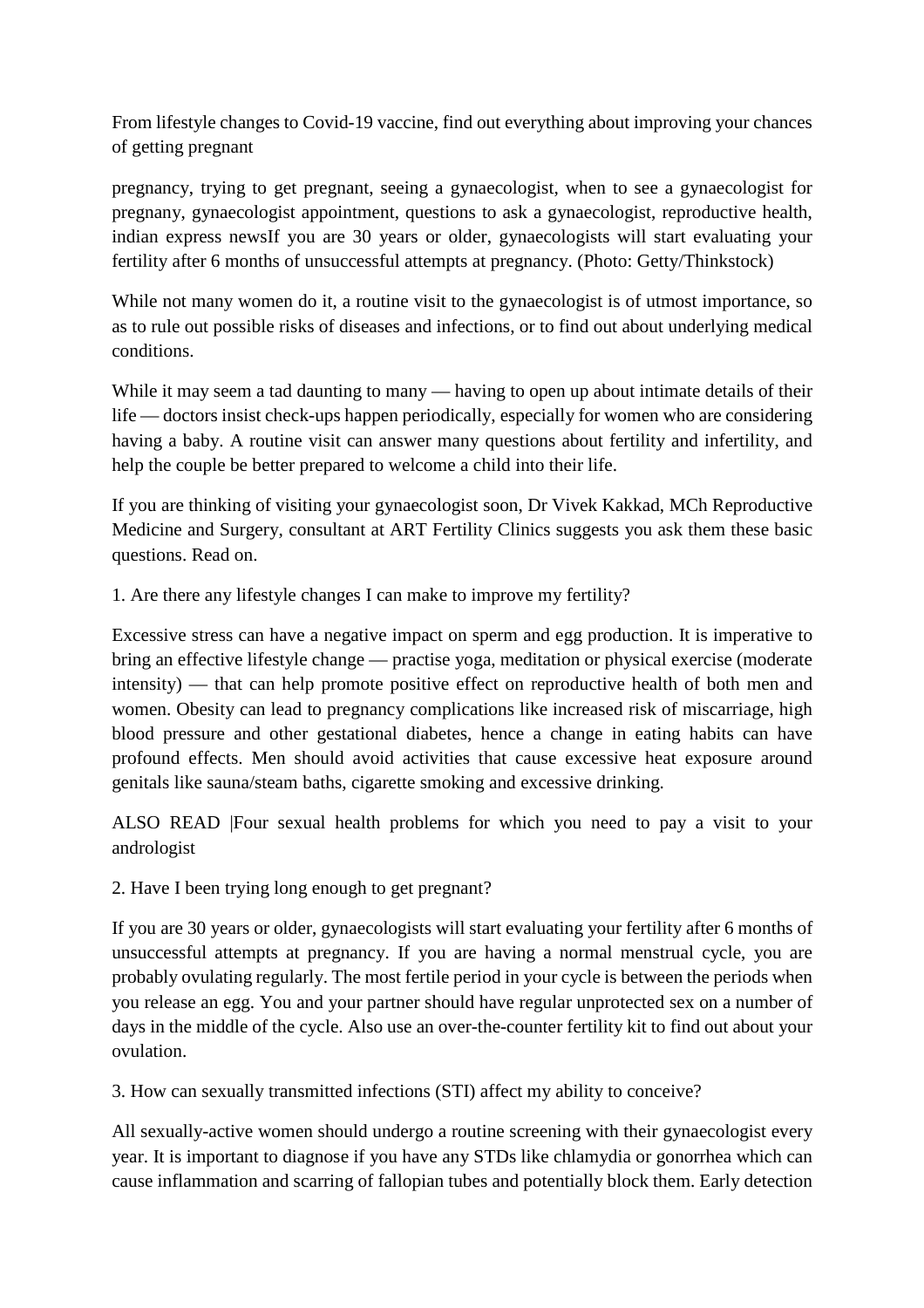could prevent you from transmitting or receiving an STI. A PAP smear test every three years is recommended to detect precancerous cells in the cervix or early stage of cervical cancer, especially when it is curable. Genital tuberculosis can also be a cause of concern when trying to conceive.

ALSO READ |Covid jab in pregnancy: Things expectant mothers should know before, during and after the vaccine

pregnancy, trying to get pregnant, seeing a gynaecologist, when to see a gynaecologist for pregnany, gynaecologist appointment, questions to ask a gynaecologist, reproductive health, indian express news A PAP smear test every three years is recommended to detect precancerous cells in the cervix or early stage of cervical cancer, especially when it is curable. (Photo: Getty/Thinkstock)

4. Will my health conditions affect my fertility?

It is pertinent to seek help if one is experiencing ovulation disorders including PCOS, thyroid that can affect the menstrual cycle. If one experiences irregular bleeding between cycles, it could be an indication of uterine fibroids which can lower pregnancy success rates. Similarly, one should also get checked for endometriosis in case of pain or menstrual irregularities.

5. What tests should I undergo if I am unable to conceive?

Before opting for advanced treatment, a gynaecologist does a thorough check on information related to puberty and menstrual cycle, contraceptives used, previous pregnancy, abortions or miscarriages. The initial physical examination will likely focus on the hormonal system and reproductive organs. Your gynaec may also:

– Assess and track egg production and measure the consequent changes in body temperature.

- Conduct a sperm analysis for men.
- Check fallopian tubes in case of any blockages.
- Analyse cervix mucus to determine if sperm can travel.

– Check the uterus lining through a hysteroscope to see if it is adequate for an embryo implant.

6. Will Covid-19 vaccine affect my pregnancy plans? If I am thinking of conceiving in the next 3-4 months, what should I do?

No, the vaccine will not affect your pregnancy plans and women should not delay until after completing their dosages. It is even more advisable that since Covid-19 takes the form of a severe disease in pregnant women, they should get themselves vaccinated at the earliest.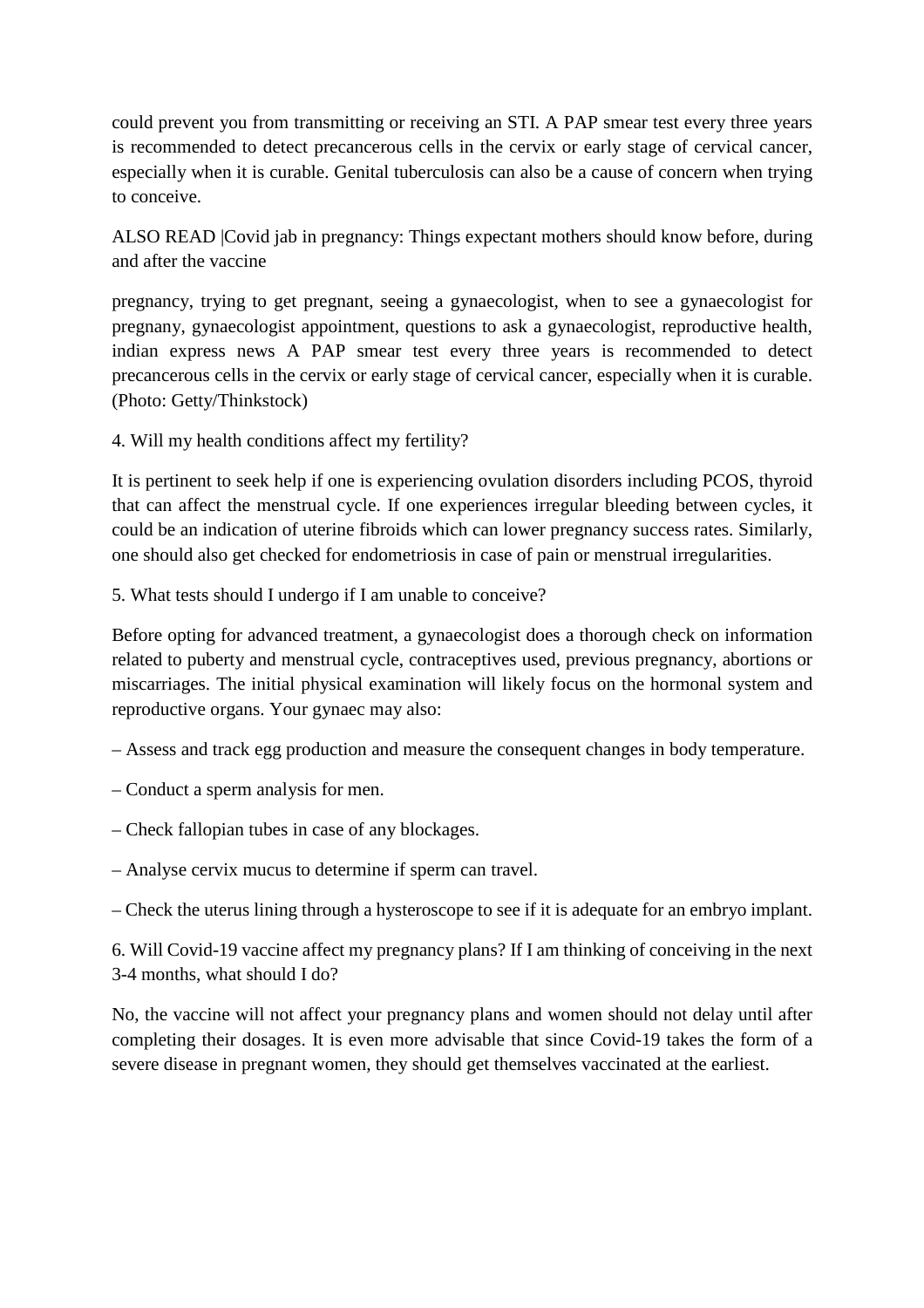### **Covid-19:**

### **Covid-19: Here's everything you need to know about 'cytomegalovirus' (The Indian Express: 20210714)**

https://indianexpress.com/article/lifestyle/health/covid-19-cytomegalovirus-symptomscauses-7402637/

It usually affects those who are immuno-compromised, like suffering from cancer, AIDS, or those who have recently had transplants, says a doctor

cytomegalovirus, what is cytomegalovirus, the risks of cytomegalovirus, what causes cytomegalovirus, cytomegalovirus and immunity, cytomegalovirus and Covid infection, cytomegalovirus in Covid-19, health, indian express health newsA person can catch CVM infection through contact with an infected person's saliva, blood, urine, semen, vaginal fluids, or breast milk. (Photo: Getty/Thinkstock)

Every day, we are learning about newer risks associated with the coronavirus. As such, it becomes important that we exercise caution when stepping out and follow all Covid safety protocols mandated by the government.

Among the many threats associated with the infection, it has now been learnt that cytomegalovirus (CMV) is steadily on the rise. In fact, some hospitals are already believed to have reported cases of rectal bleeding and abdominal pain in patients around 20-30 days after detection of Covid-19. The reason is the suppression of immunity due to the Covid infection, and excessive use of steroids that gives CMV a chance to attack patients.

Dr Kirti Sabnis, Infectious Disease Specialist at Fortis Hospitals, Mulund and Kalyan, explains that CMV, or Human Herpesvirus 5 (HHV-5) is one of the "most common persistent infections".

"CMV occurs as a natural infection in childhood and remains asymptomatic in patients with normal immunity. Once infected, your body retains the virus for life. Most people don't know they have CMV because it rarely causes problems. It usually affects those who are immunocompromised, like suffering from cancer, AIDS, or those who have recently had transplants.

"A person can catch CVM infection through contact with an infected person's saliva, blood, urine, semen, vaginal fluids, or breast milk," she says.

ALSO READ |Covid jab in pregnancy: Things expectant mothers should know before, during and after the vaccine

The Covid connection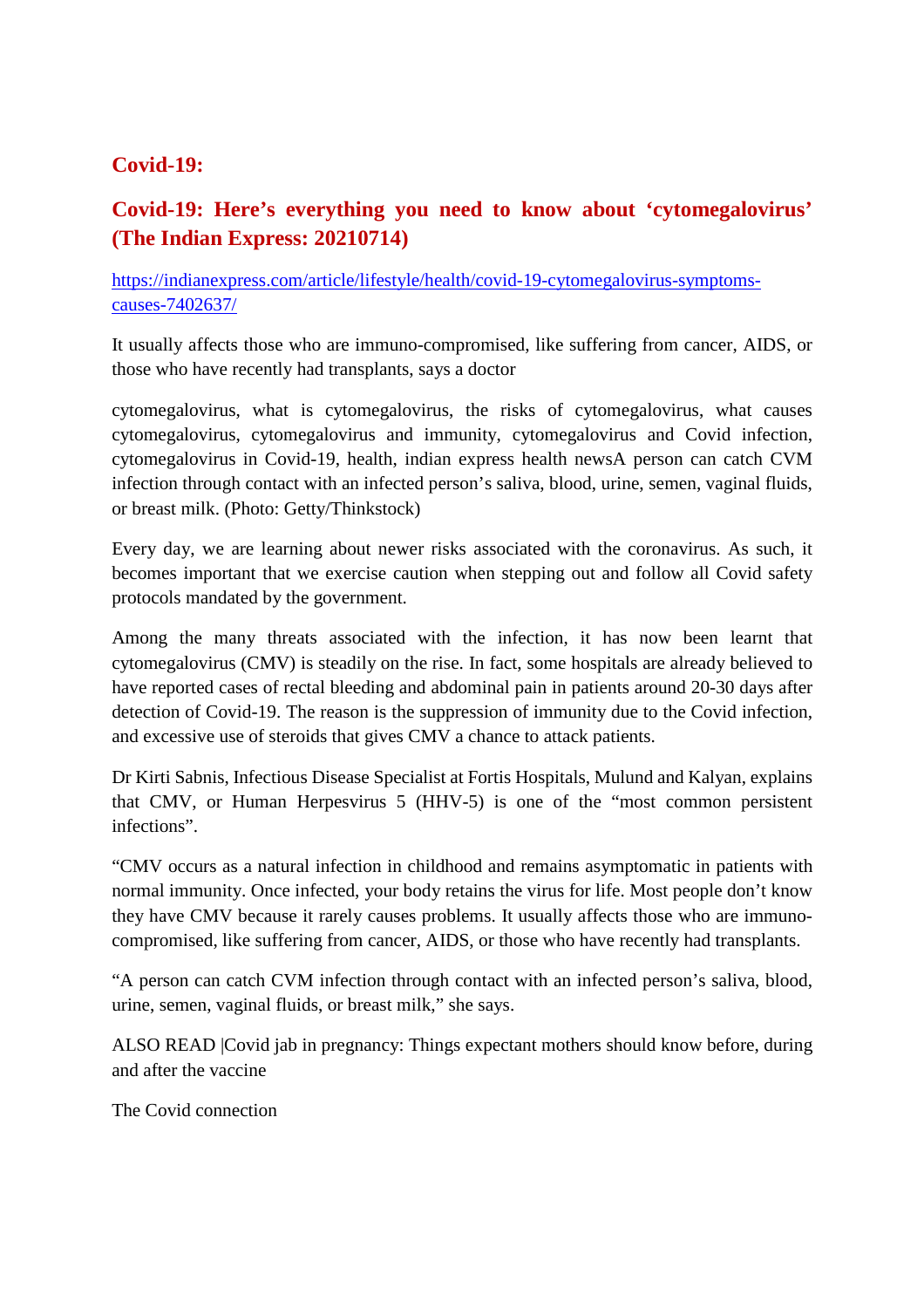According to the doctor, the Covid infection itself — and the medicines used for its treatment (steroids) — suppresses the immunity of patients and makes them susceptible to uncommon infections.

"All patients presented with low lymphocyte count (6 per cent to 10 per cent as against a normal of 20 per cent to 40 per cent) indicating Covid-induced suppression of immunity can be predisposed to symptomatic reactivation of CMV infection."

#### The symptoms

While most people with acquired CMV have no noticeable symptoms, if they occur, they may include:

- Fever
- Night sweats
- Swollen glands
- Joint and muscle pain
- Low appetite and weight loss

Dr Sabnis also says the symptoms generally go away after two weeks. "Symptoms of recurring CMV, however, vary depending on which organs the virus has affected. Areas likely to be affected are the eyes, lungs, or digestive system.

ALSO READ |Sickle cell anemia and Covid-19: All you need to know

Typical features may include:

- \* Fever
- \* Diarrhea, gastrointestinal ulcerations, and gastrointestinal bleeding
- \* Shortness of breath
- \* Pneumonia with hypoxemia, or low blood oxygen
- \* Mouth ulcers that can be large
- \* Problems with vision, including floaters, blind spots, and blurred vision
- \* Hepatitis, or inflamed liver, with prolonged fever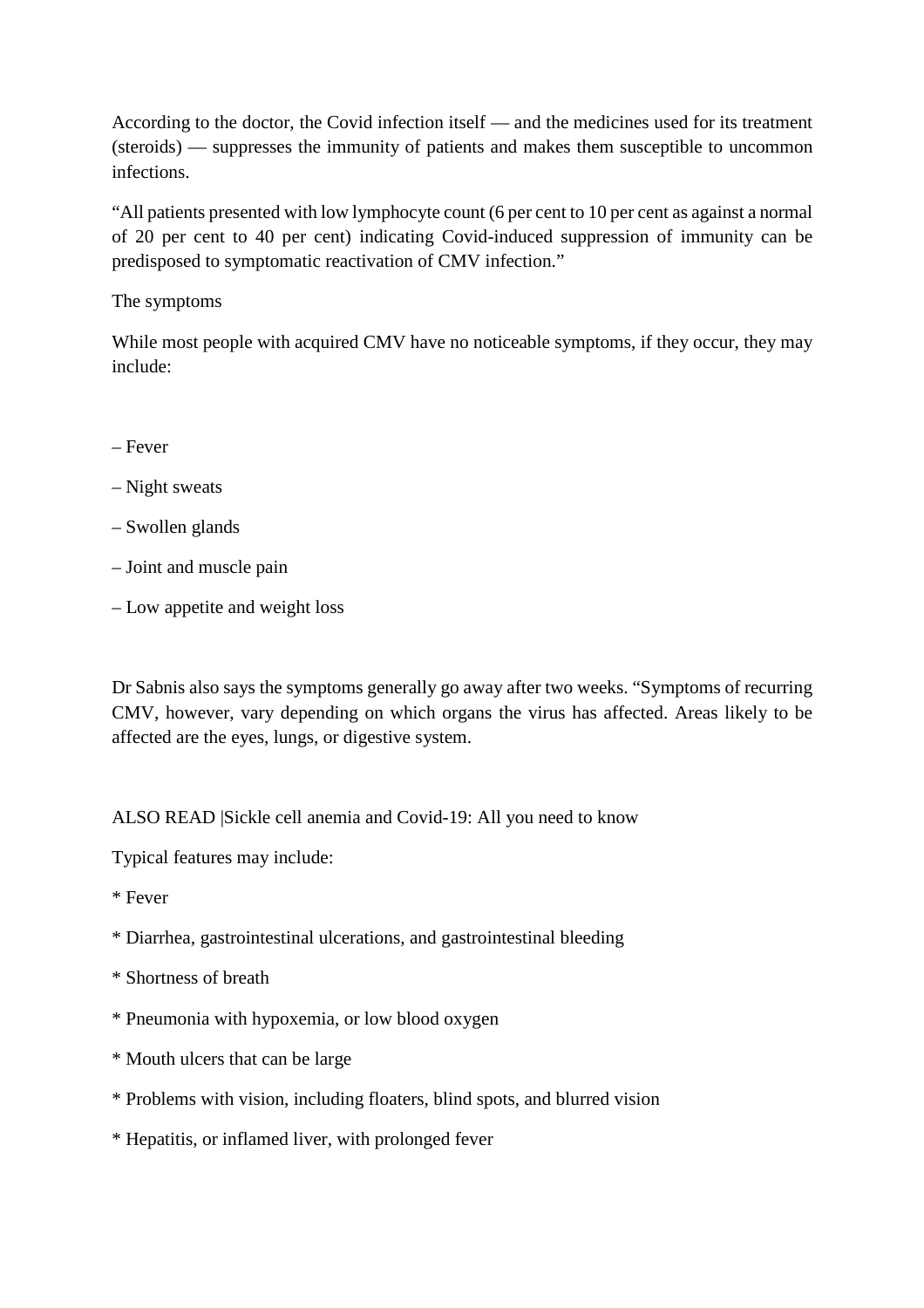\* Encephalitis, or inflammation of the brain, leading to behavioural changes, seizures, and even coma

Dr Sabnis cautions that a person "with a weakened immune system, who experiences any of these symptoms, should seek urgent medical attention". People who have battled severe Covid should be cautious.

### **Ayurveda - prediabetics**

### **Ayurvedic practitioner shares effective tips for prediabetes (The Indian Express: 20210714)**

https://indianexpress.com/article/lifestyle/health/ayurveda-practitioner-tips-pre-diabetics-7391861/

Dr Shyam VL also shares foods that must be avoided along with herbal dietary supplements to manage the condition

ayurveda, health benefits of herbs for diabetes, pre-diabetes health managements, ayurveda tips for pre diabetes, indianexpress, indianexpress.comWith healthy lifestyle changes, such as eating healthy foods, physical activity in your daily routine and maintaining a healthy weight — you may be able to bring your blood sugar level back to normal. (Source: Getty Images/Thinkstock)

A chronic condition, diabetes is caused when the body either does not produce enough insulin, or when it is unable to effectively use the insulin produced by the pancreas. According to the World Health Organisation, diabetes is a growing challenge in India with "estimated 8.7% diabetic population in the age group of 20 and 70 years."

But in addition to the those already having diabetes, many young Indians are also on the verge of having diabetes. As such, doctors suggest that the best way to manage the condition is by making lifestyle tweaks that include changes to ones diet and fitness routine.

"Prediabetes is a menace of modern-day sedentary lifestyle. If left unattended, the person might become diabetic," said ayurvedic practitioner Dr Shyam VL.

What is pre-diabetes?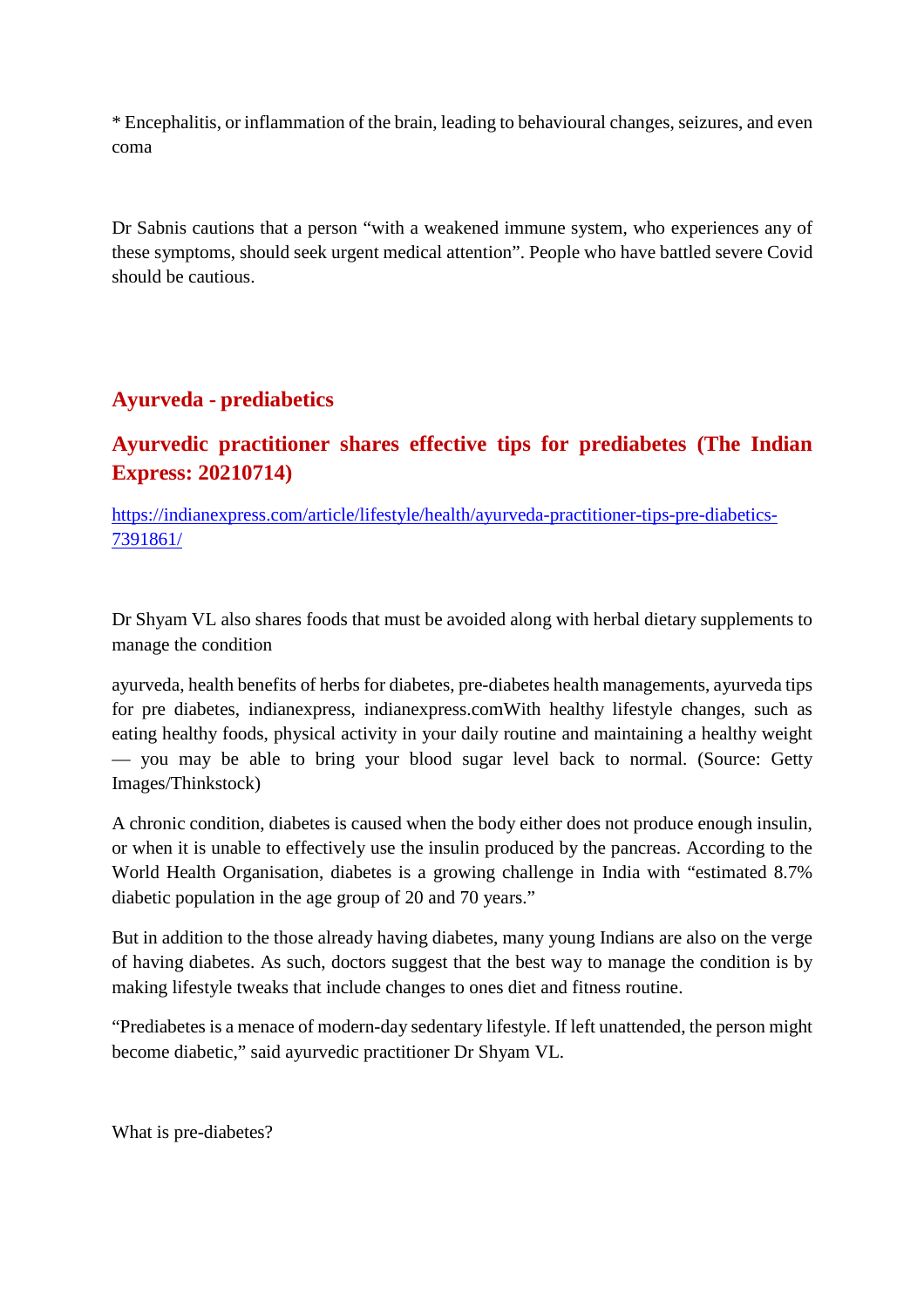Prediabetes is a condition in which your blood sugar level is higher than normal, but not high enough to be classified as type 2 diabetes.

#### **Causes**

As per Ayurveda, 'eating at will' is considered the main cause of diabetes.

"Sitting in front of the TV for long hours, no physical activities, and sleeping during day time should be avoided by pre-diabetics," Dr Shyam mentioned.

According to him, just like all other ailments, pre-diabetes can also be managed with lifestyle changes. "With healthy lifestyle changes, such as eating healthy foods, physical activity in your daily routine and maintaining a healthy weight — you may be able to bring your blood sugar level back to normal," he advised.

What can be done?

One should cut down on excessive sweets, junk foods, and oily foods. "Sweets, ice-creams, fruit sugar, cakes, pastries, sweet biscuits, chocolates, soft drinks, condensed milk, cream, jaggery, yogurt should be avoided," shared Dr Shyam.

Boost your intake of vegetables and fruit with a low glycemic index and low glycemic load. "Try low-fat dairy products and beans. Choose whole grains more often. Choose poultry, and lean meat instead of fatty red meat or processed meat," mentioned Dr Shyam.

Ayurvedic herbs that help manage pre-diabetes

Turmeric and amla

While turmeric helps in preventing insulin resistance among cells and acts as a channel opener for glucose, amla helps prevent cataracts.

Take ¼ cup fresh amla juice with half a teaspoon of turmeric powder every day or a teaspoon of amla powder with half teaspoon of turmeric powder mixed with warm water.

Fenugreek seeds

Fenugreek seeds are also known to help control blood sugar and decrease insulin resistance in mild type 2 diabetic patients.

Take 2-3 grams of soaked fenugreek seeds with your meals, a couple of times a day.

For more lifestyle news, follow us: Twitter: lifestyle\_ie | Facebook: IE Lifestyle | Instagram: ie lifestyle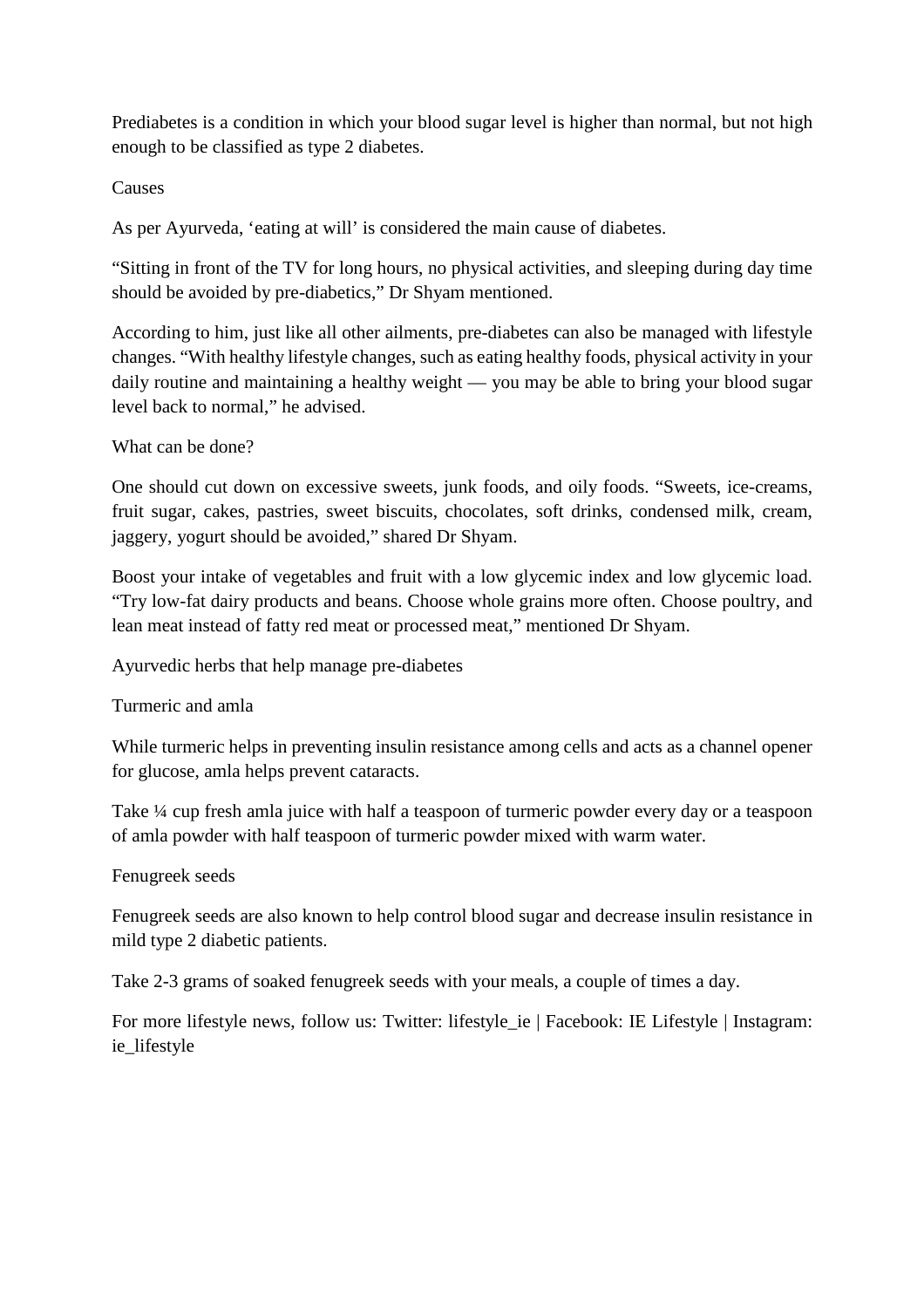### **Obesity is highly misunderstood**

### **'Obesity is highly misunderstood; people usually equate food with weight gain': Dr Aparna Govil Bhasker(The Indian Express: 20210714)**

https://indianexpress.com/article/lifestyle/health/post-bariatric-surgery-care-weight-losscooking-eating-food-aparna-govil-bhasker-indian-diet-new-book-7389778/

"Obesity needs to be treated early. Reach out to qualified weight loss professionals and do not get swayed by all the information on the internet," said the bariatric surgeon, who is out with her new book

aparna govil bhaskerBariatric surgeon Aparna Govil Bhasker on how patients can tweak their dietary habits post bariatric surgery. (Source: PR Handout; designed by Abhishek Mitra)

Since obesity is a silent killer and a precursor to many diseases like that of the heart, PCOD, joint-related issues, and more, bariatric operations have seen a rise across the world, said Dr Aparna Govil Bhasker, bariatric surgeon. And just like any other surgery, bariatric surgery a type of weight loss surgery — requires one to make certain changes in diet and lifestyle habits. But that does not mean one needs to give up on their favourite foods, and that is exactly what the expert has shared in her new book, Bariatric Recipes – A Global Cookbook from India — penned along with her team and co-authored by dietitians Mariam Lakdawala, and Miloni Shah Sancheti.

"Food and diet are an integral part of any culture and the aim of bariatric surgery is not to take away the joy from the diet," said Dr Aparna while sharing that one can find 85 recipes in the book, including those for gram dal and cabbage pancakes, ragi tikkis, healthy sliders, among others.

"When it comes to post-bariatric surgery diet, a lot of recipe books are available in the western world that can help patients. Till now, no such dietary resource was available for Indian patients. Indian diet is unique and different from its western counterpart. So the recipes in this book will go a long way to help patients to cope with post-surgery requirements," she added.

Excerpts:

What led to the conceptualisation of the book?

This book is a great resource for patients who have undergone bariatric surgery. There is a big change in diet post the surgery and diet progression involves a liquid diet for 15 days followed by a semi-solid diet for another 15 days and then normal solid diet. With our experience of more than 15 years, we have seen our patients struggle to find interesting meal options for every phase of the diet. Hence, we thought of creating a resource that makes post-bariatric care easier and more enjoyable. These recipes are healthy and can be tried by anyone, even those who have not had surgery.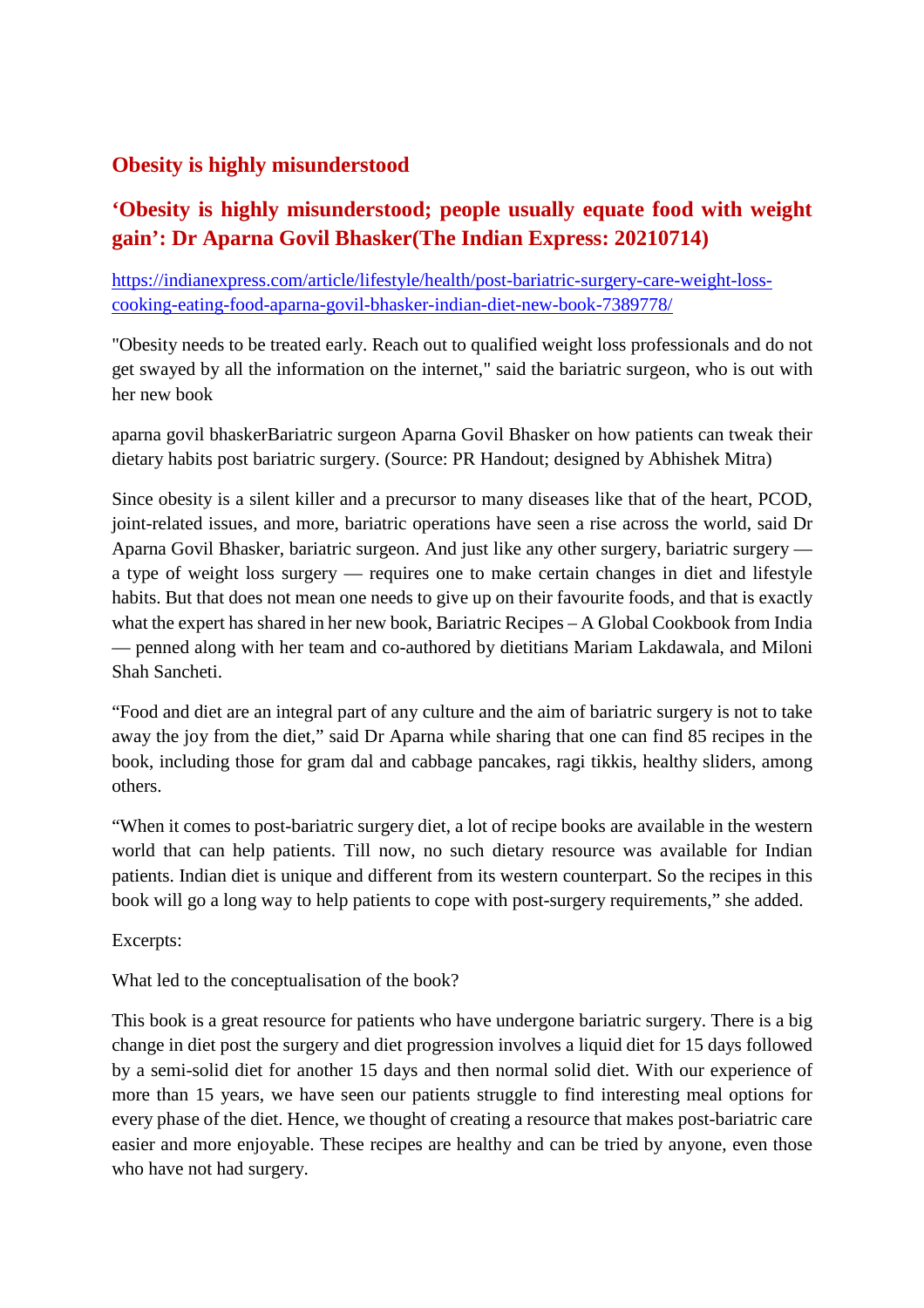There is a general misconception that one cannot enjoy food after bariatric surgery. The surgery propels patients towards a healthier diet and lifestyle. Food is an integral part of our culture and the purpose of this book was to provide guidance about a healthy diet and yet not take away the joy from food. It is possible to relish cooking and eating food even after bariatric surgery for weight loss.

On what basis were the recipes chosen for the book?

All recipes were contributed by qualified dieticians from across the world. The recipes are divided into three types- liquid, semi-solid and solid recipes. They were chosen based on their nutritional composition. The focus is on high protein and less fats and calories per serve for every recipe.

Obesity is termed as a 'silent killer'; can you explain?

Obesity is wrongly perceived as something that is self-inflicted, and often, a person with obesity is considered to be responsible. It still does not evoke the same level of sympathy as other diseases like heart disease or cancer. Obesity affects the body adversely — from head to toe. People with obesity are at higher risk of developing heart disease, diabetes, high blood pressure, dyslipidemia, lung and liver disease, joint issues, PCOD, infertility, gout and so on. Obesity leads to a poorer quality of life and is associated with many mental health issues, too. There is a huge gap when it comes to a deeper understanding of obesity. People still do not view it as a disease and hence they usually delay seeking treatment for the same. As in any other disease, early treatment is the key to success and treatment delayed is treatment denied, thus leading to worse outcomes.

obesity, BMI, body mass index, indian express, indian express news Here's why obesity is the root cause of other diseases. (Source: Getty Images/Thinkstock)

What is bariatric surgery all about?

Bariatric surgery is presently the only effective therapy for weight loss for people with severe obesity. It also leads to significant improvement in all obesity-associated co-morbidities like diabetes, high blood pressure, heart disease, PCOD, joint issues, and liver disease.

The mere mention of the word "surgery" is enough to instill fear in people. However, surgery in the 21st century is much more advanced and safer. Bariatric surgery is now performed laparoscopically which entails 4 to 5 tiny sub-centimetre cuts. Laparoscopy is one of the kindest innovations of surgery and leads to lesser pain and an earlier recovery. Most patients get discharged within 48 hours of surgery and are back to work within a week. Bariatric surgery is as safe as any other surgery. In fact, the complication rate of bariatric surgery is lesser than other major surgeries.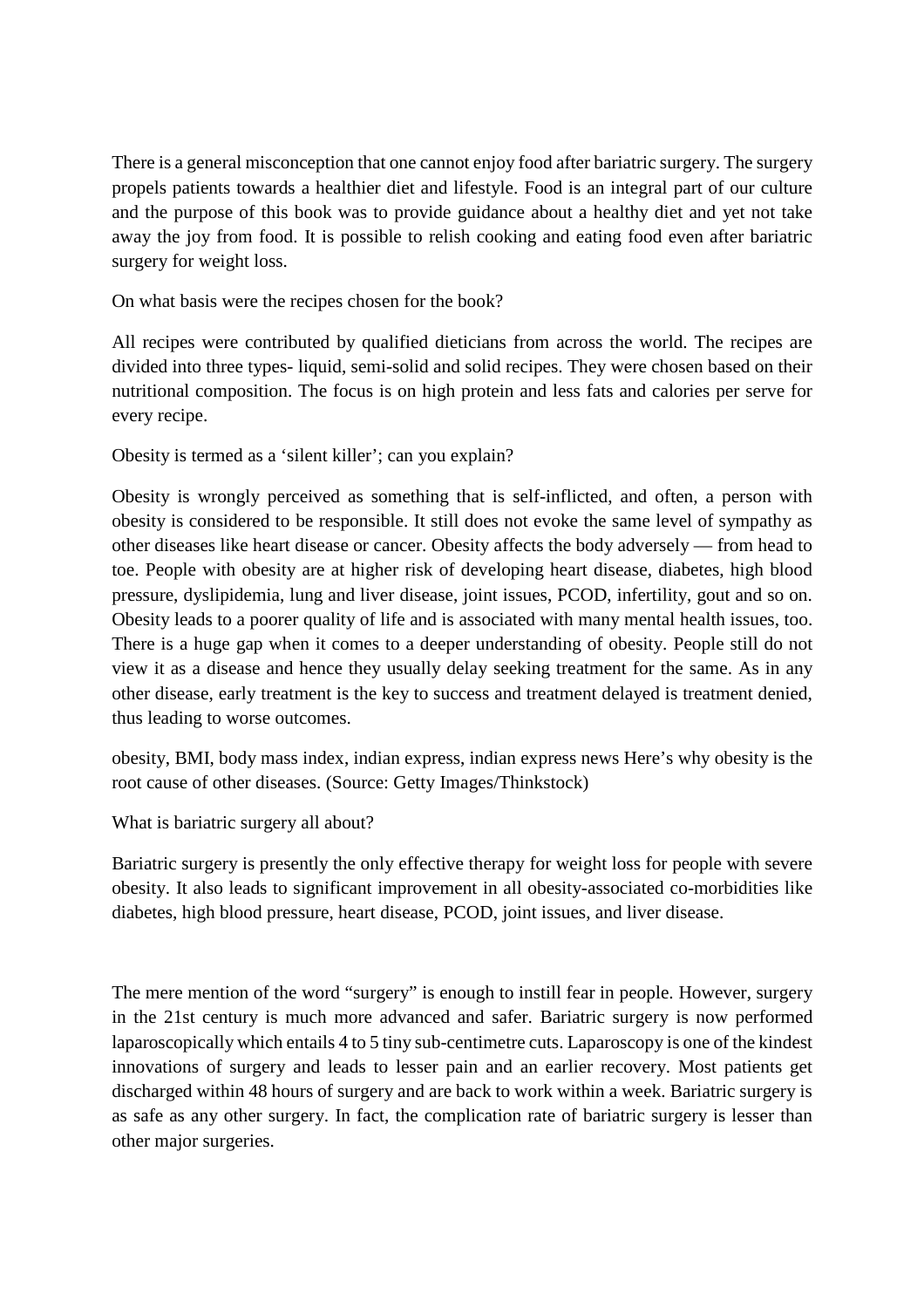What role does one's diet play in managing lifestyle disorders like obesity?

Obesity is multi-factorial. An unhealthy diet is one of the factors contributing to weight gain in people who are predisposed to obesity. Out of the 12 or so factors that are known to cause obesity, there are only a few that can be modified by us. We cannot modify genetic factors. However, diet, physical activity, stress management and sleep hygiene are in our control to some extent. Hence, a healthy diet and lifestyle is an important prong of the treatment strategy when it comes to management of obesity.

How important is it to lose weight under expert guidance?

Obesity needs to be treated early. But please do not get swayed by all the information on the internet and reach out to qualified weight loss professionals. Expert guidance is needed for effective treatment.

Also Read |Everything you wanted to know about bariatric surgery, but didn't know whom to ask

How is a post-bariatric surgery diet different from regular homemade meals? Is it possible for everyone to embrace?

After bariatric surgery, diet progression includes- liquid diet for 15 days, semi-solid diet for the next 15 days followed by normal solid diet. However, patients are not able to consume large quantities at one go. Portions are restricted and hence the recipes included in the diet should be more nutrient-dense and at the same time less calorie-dense. In this collection of recipes, we have taken care that these requirements are met.

When it comes to post-bariatric diet, what are the top points to note?

Few important rules of a post-bariatric diet are:

\*Diet must consist of nutrient dense foods.

\*Protein and fibre rich foods must be added to every meal.

\*Hydration must be maintained.

\*Healthy eating behaviour must be encouraged – Eat slowly, chew well, avoid drinking liquids with meals, do not skip any meals and do not keep long gaps between the meals.

\*Mindful eating must be encouraged.

Can people looking to lose weight also try these recipes?

Yes, these recipes can be included in the diet of those who want to lose or maintain weight. But following a healthy diet alone is not enough. It definitely has to be accompanied by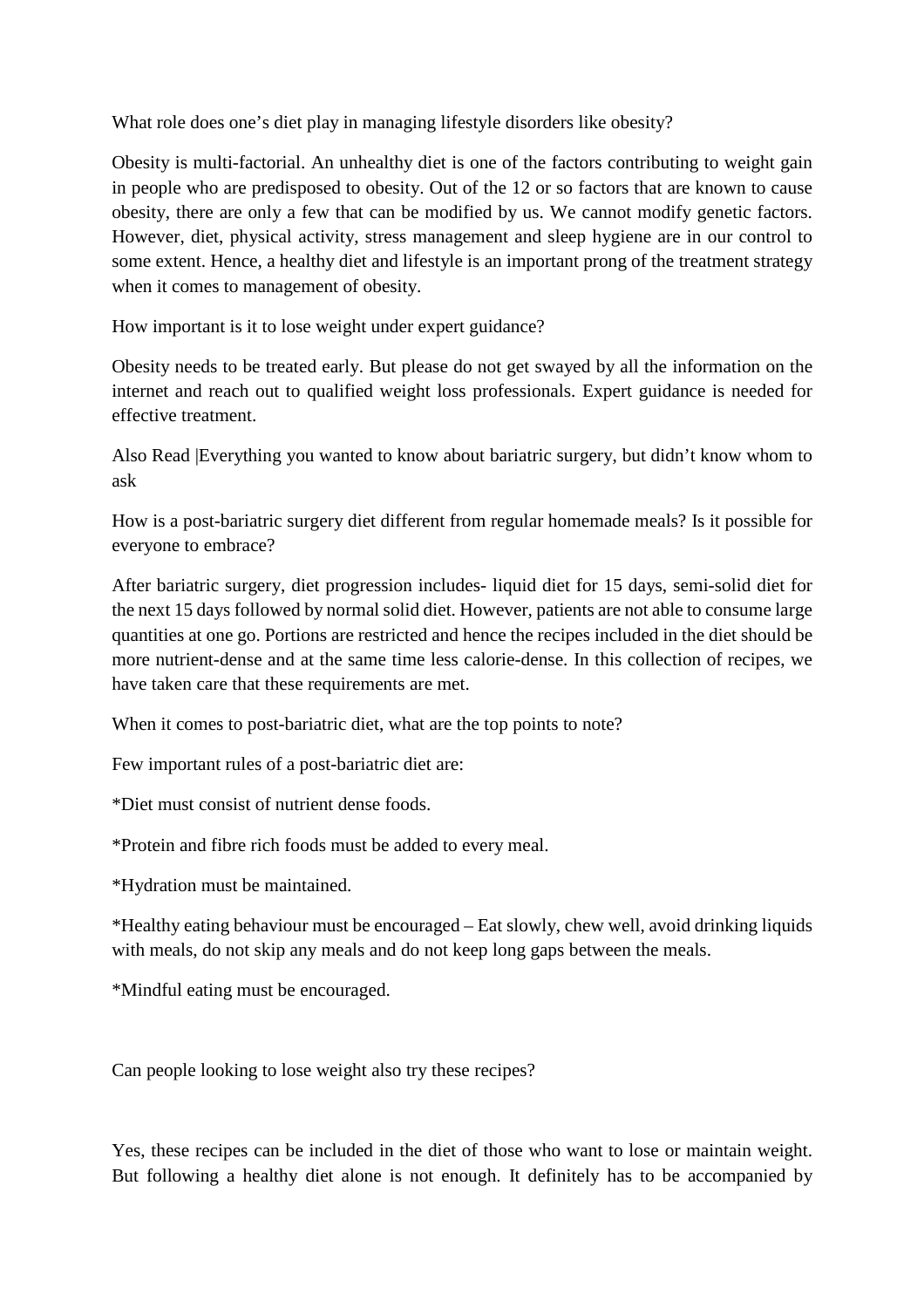physical activity, good sleep quality and stress management techniques in order to keep all lifestyle-related diseases at bay.

What are some myths related to obesity in India?

Myth 1: Obesity is not a disease

Obesity has emerged as one of the biggest killers of this century and urgent actions need to be taken to curtail this pandemic.

Myth 2: Eating less is the only solution to losing weight

Obesity is highly misunderstood and people usually equate food with weight gain. That is only partially true. In the recent years, we have moved away from this doctrine and now we know that obesity is multifactorial and food is just one factor responsible for the disease process. Hence the solution also cannot focus on food and diet alone. Strategy for obesity treatment needs to be multi-pronged.

Also Read |Weight-loss surgery may halve risk of death in adults

Myth 3: A person weighing more is well nourished

Obesity is the other end of the spectrum of malnutrition and most of them have multiple nutritional deficiencies. Excess fat accumulation can lead to multiple deficiencies like vitamin D, iron and also has an undesirable effect on bone health.

Myth 4: A big belly is a sign of happiness and prosperity

A big belly actually signifies poor health. People with a big belly have a higher degree of visceral fat which can make them more prone to developing metabolic diseases, especially type 2 diabetes.

Myth 5: Obesity is the result of a lack of willpower and lethargy

This is one of the biggest myths and in the current scenario, I would say that it displays the lack of understanding about the disease. Obesity has nothing to do with will power or lethargy. More often than not, these are after effects of obesity and not the other way round.

obesity, obesity causes, obesity effects, obesity cures, obesity treatments, obesity diet, food for obesity, obesity latest study, indian express, indian express news It is important to ensure your diet post bariatric surgery is rich in fibre. (Source: Getty Images/Thinkstock)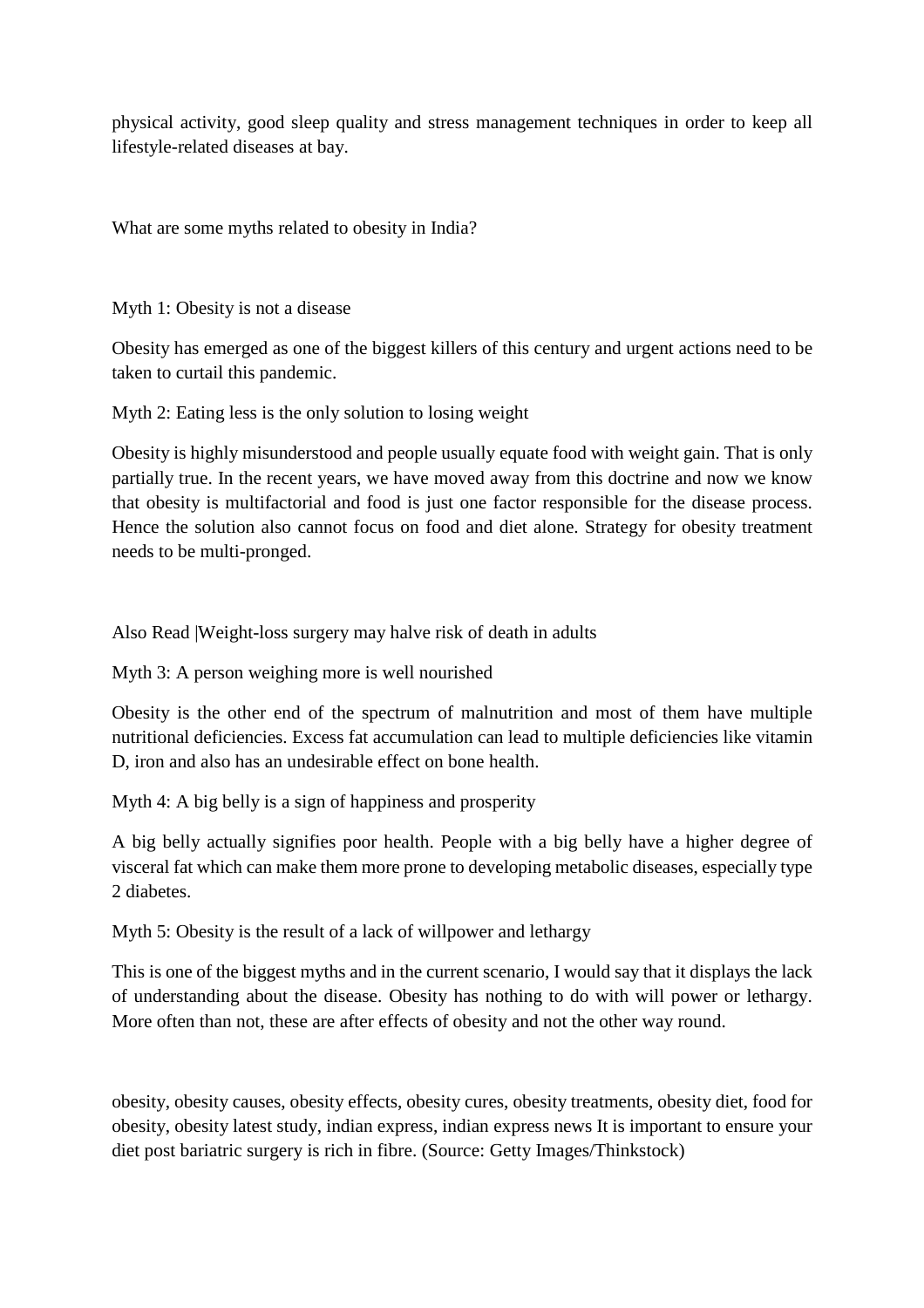What are other precautions that a post-bariatric patient should take?

Post-bariatric surgery patients have a very rewarding journey ahead. Some of the things they must take care of are-

\*Focusing on healthy diet

- \*Having small portion sizes, chewing their food well and eating slowly.
- \*They must not combine food and fluids together
- \*They must stay away from sugar and high calorie foods

\*Aerated drinks must be avoided as far as possible

- \*They must try to get 40-45 mins of moderate exercise 4 to 5 times a week
- \*Be regular with nutritional supplements
- \*Maintain a regular follow up with the bariatric team

### **Dengue (The Asian Age: 20210714)**

http://onlineepaper.asianage.com/articledetailpage.aspx?id=15707160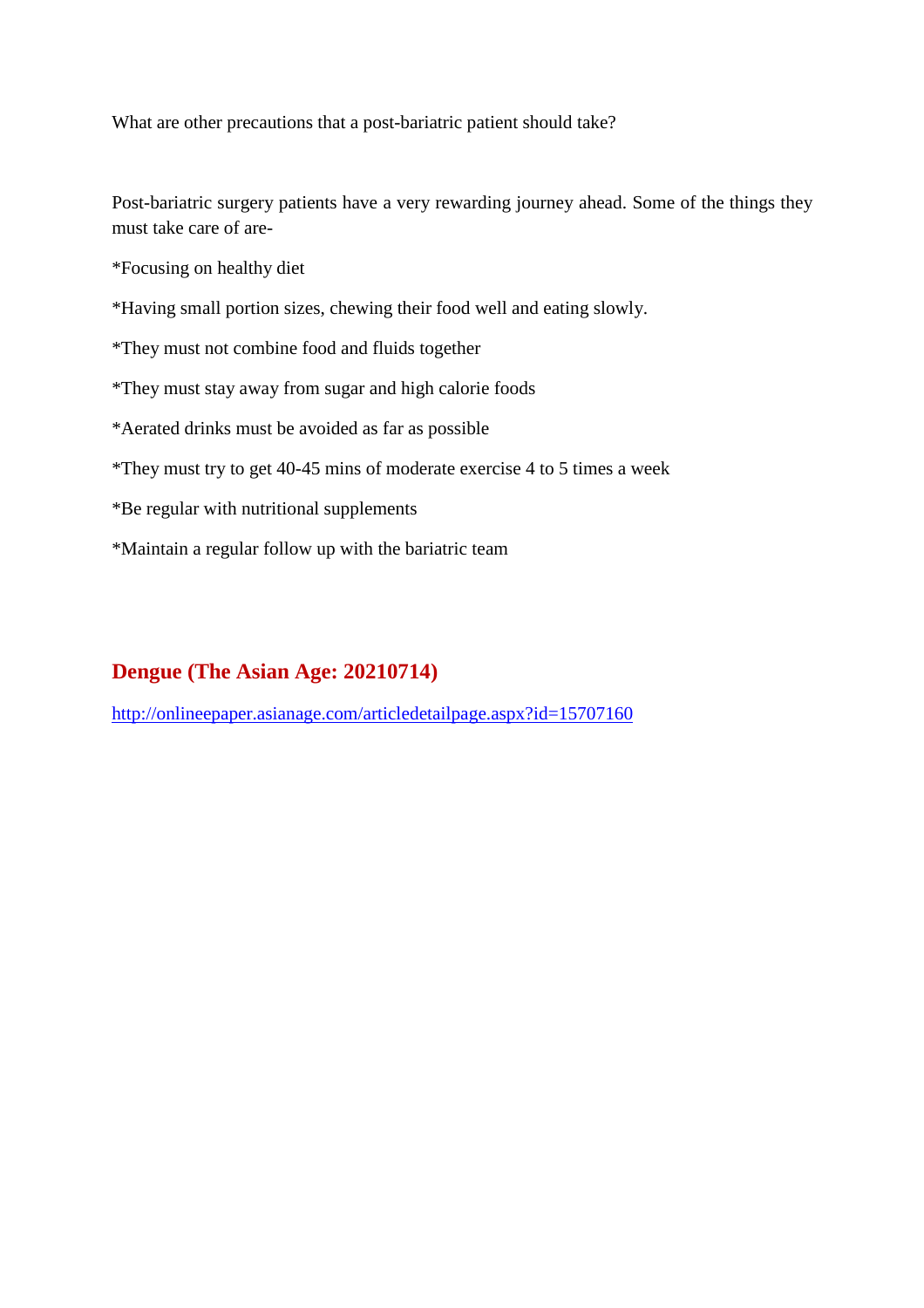# **After Covid, dengue** cases jump in Odisha

State reports highest toll of 68 deaths due to coronavirus

#### **AKSHAYA KUMAR SAHOO**

**BHUBANESWAR, JULY 13** 

After the Covid-19, Odisha now faces another health  $crisis = an outbreak of$ dengue. As many as 55 dengue cases have been detected in the state capital Bhubaneswar in the past few days, director of state health directorate. Dr Bijay Mohapatra, said on Tuesday.

"The number of dengue slightly cases has increased in the state. But there is nothing to panic about. The situation is not that much concern. Till Monday evening. 55 dengue cases have been reported in Bhubaneswar," said the<br>health official, adding, there was no report of any casualty in the mosquitoborne viral infection.

He informed that in view of the dengue outbreak drains in the city will be cleaned followed by a chemical spray. Besides, bushes will be cleared to avoid a further rise in the cases.

On the Covid -19 situation, the director of health said the infection rate had declined overall in the state. In some districts, the infection was gradually decreasing.

"The state government will take a call on unlock process after reviewing the Test Positivity Rate (TPR), caseload and adherence to safety guide-

## **India's first Covif patient tests** positive again for coronavirus

Thrissur (Kerala), July 13: A woman medico, who was India's first Covid-19 case, has tested positive again for the virus, health authorities said here on Tuesday.

"She is reinfected with Covid-19. Her RT-PCR is positive, antigen is negative. She is asymptomatic," Thrissur DMO Dr K.J. Reena said.

Her samples were tested as she was prepared to go to New Delhi for study

purposes. Then the RT-PCRresult turned out to be positive, she said.

The woman is presently at home and "she is OK." the doctor said.

It was on January 30. 2020 that the third year medical student from Wuhan university tested positive for coronavirus, becoming the country's first Covid-19 patient, days after she had returned home following semester<br>holidays.  $- PTI$ 

### Doc, 3 others test positive for Zika

Thiruvananthapuram, July 13: A fourth case of Zika virus was reported from Kerala on Tuesday taking the infection count in the state to 23, the health department said.

16-year-old Thiruvananthapuram native girl was found

lines by the public.

The infection will again rise, if people do not properly follow Covid-appropriate behaviour, he cautioned.

Tuesday, Odisha On reported its highest toll of 68 deaths due to Covid infection taking the overall number of fatalities to 4,730 in the pandemic.

The maximum number

infected with the virus after the sample was tested at the Rajiv Gandhi Centre for Biotechnology here," state health minis-<br>ter Veena George said.

The others who tested on positive Tuesday included a doctor of a private hospital here. - PTI

of 17 fatalities was reported from Khurdha district. seven from Ganjam, six each from Bargarh and Mayurbhanj, five from<br>Sundargarh, four from Puri, three each from Angul and Jajpur, two each from Bolangir. Cuttack and Dhenkanal and one each from Balasore, Kandhamal and Nuapada.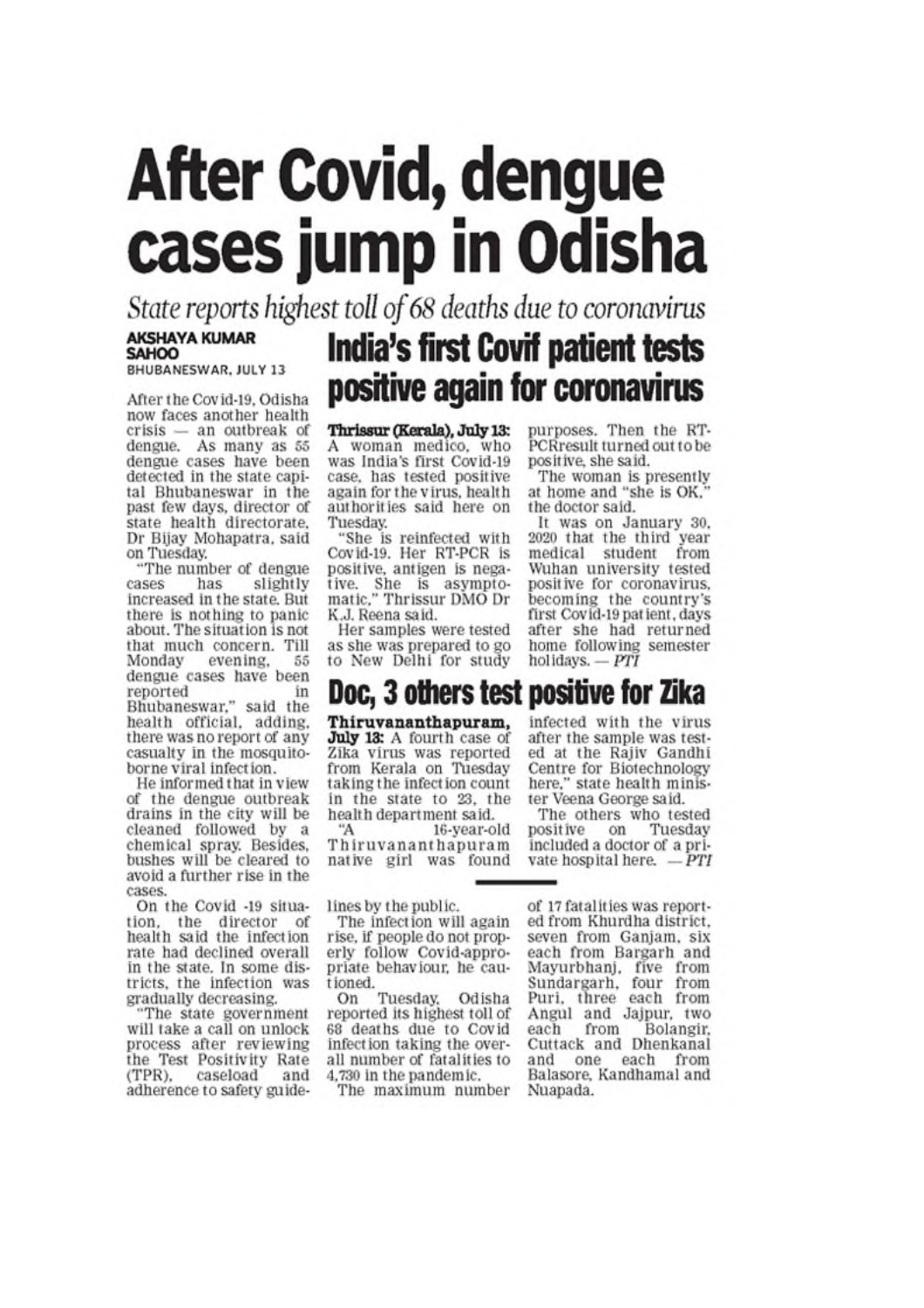**Child Policy ((The Asian Age: 20210714)**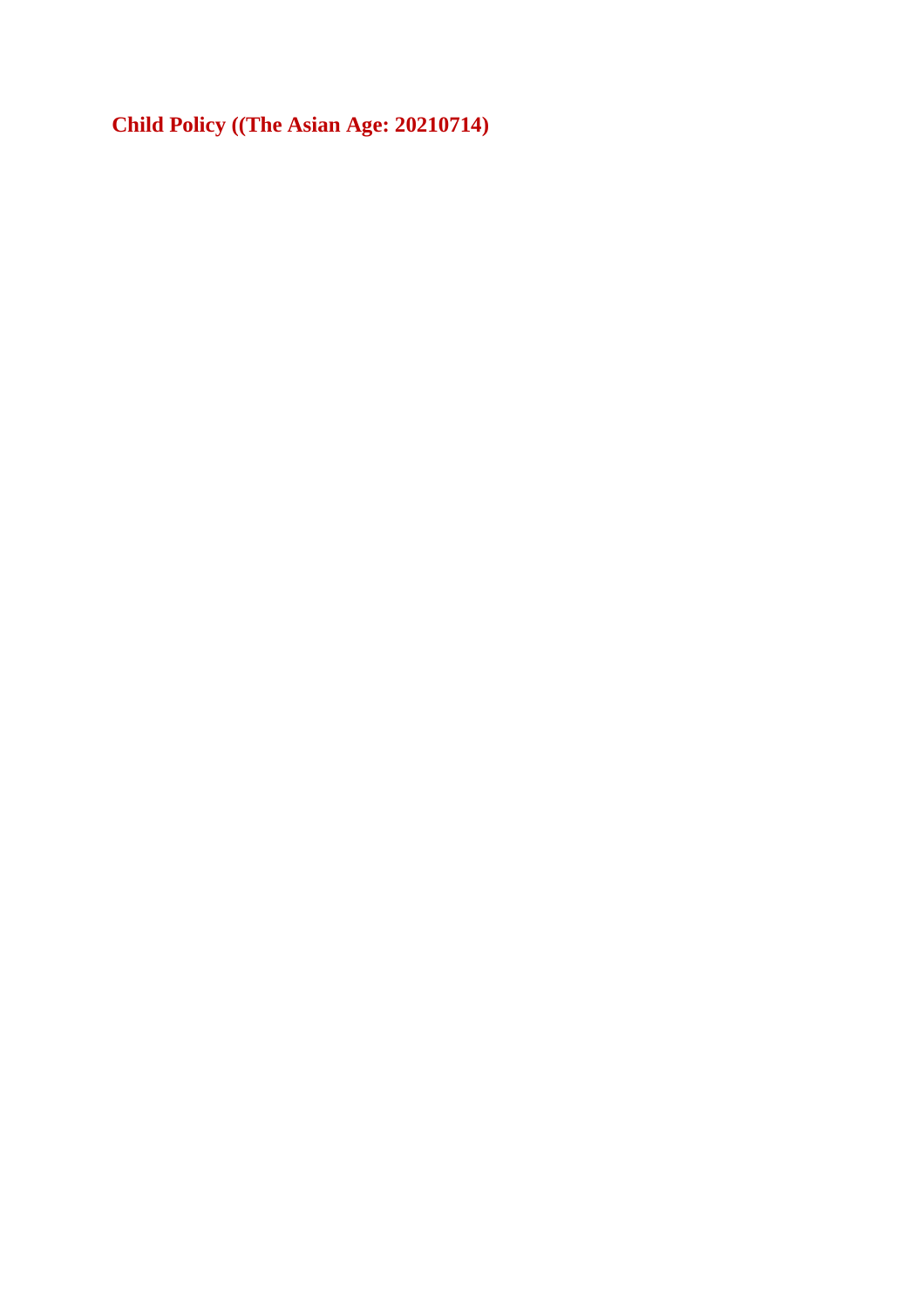# **THE ASIAN AGE**

### **14 JULY 2021**

# Pushing two-child policy: Can it ramp up growth?

ot since the dark days of the Emergency, when the late Sanjay Gandhi became an extra-constitutional authority and ordered a mass sterilisation drive in which the poor were mostly caught up, have we heard of coercive population control policies. The Himanta Biswa Sarma government in Assam kicked off with blatant public announcements last month, asking the Muslim minorities to be "decent" and adopt a two-child norm, the implication being that Muslim couples alone have more than two-children.

The Yogi Adityanath government in UP has hardly lagged behind and has made proposals of a similar nature. Fundamentally, in both Assam and UP, the idea is to deprive families with more than two children of government benefits and subsidies, and to accord benefits to families with no more than two offspring.

While this is not spelt out, the unspoken assumption seems to be to get at the minorities, although it is not yet clear how the issue would pan out in the case of non-Muslim families which have two children or more. So, there is turmoil on the horizon if the policies under consideration are sought to be implemented.

As far as the Hindu Right goes, the idea of population control for Muslims goes

Before the Assam and UP government plans were put on the table in recent weeks, some BJP **MPs had moved** private member **Bills in Parliament** 

back a long way. It is interesting to recall that the Jana Sangh, the precursor of the BJP, tore into Indira Gandhi for the Emergency, but not Sanjay Gandhi $-$  the architect of the sterilisation drive  $$ whose widow afterward found a place of honour in the saffron party.

Indeed, before the Assam and UP state government plans were put on the table in recent weeks, some<br>BJP MPs had moved private member Bills in Parliament along similar lines, One of them, Ajay Bhatt of Uttarakhand, was recently made a minister. Rakesh Sinha, a nominated Member close to BJP,

moved a similar Bill, as did Ravi Kishan, a UP MP. Mr Sinha appears to be keen on reviving his Bill in the upcoming Monsoon Session of Parliament.

The idea that large populations dragged down economic growth, and hence practically wiped out prospects of rapid economic development in developing societies, once had a measure of acceptance even in academic literature. But the very fast rise of China has doused enthusiasm for that view. The forcibly implemented onechild policy has had to abandoned. It led to serious economic consequences with shrinking of the labour force and the rise of older people demanding state support.

Standard economic development theory shows that more children are associated with poor societies as more children translate to more earning members in conditions of poverty. According to the last population census (2011), the rate of growth of population among Muslims was higher than the Hindus. This is consistent with the official finding that Muslims in India are poorer than even the scheduled caste population on average, and have a literacy rate that is well below the national average.

However, it is important to note that, according to the National Family Health Survey-3, fertility is declining at a faster rate among Muslims than among Hindus. This aspect is wholly lost in popular - especially political - discourse as communal agendas are sharpened on the basis of faster (although declining) population growth data. The poverty angle is wholly discounted as higher populations are spuriously co-related to religious teachings, fuelling majoritarian anxieties.

When a comprehensive national effort is needed to fight the pandemic, the present dispensation is expected to have squelched population-related communalism. It has done no such thing.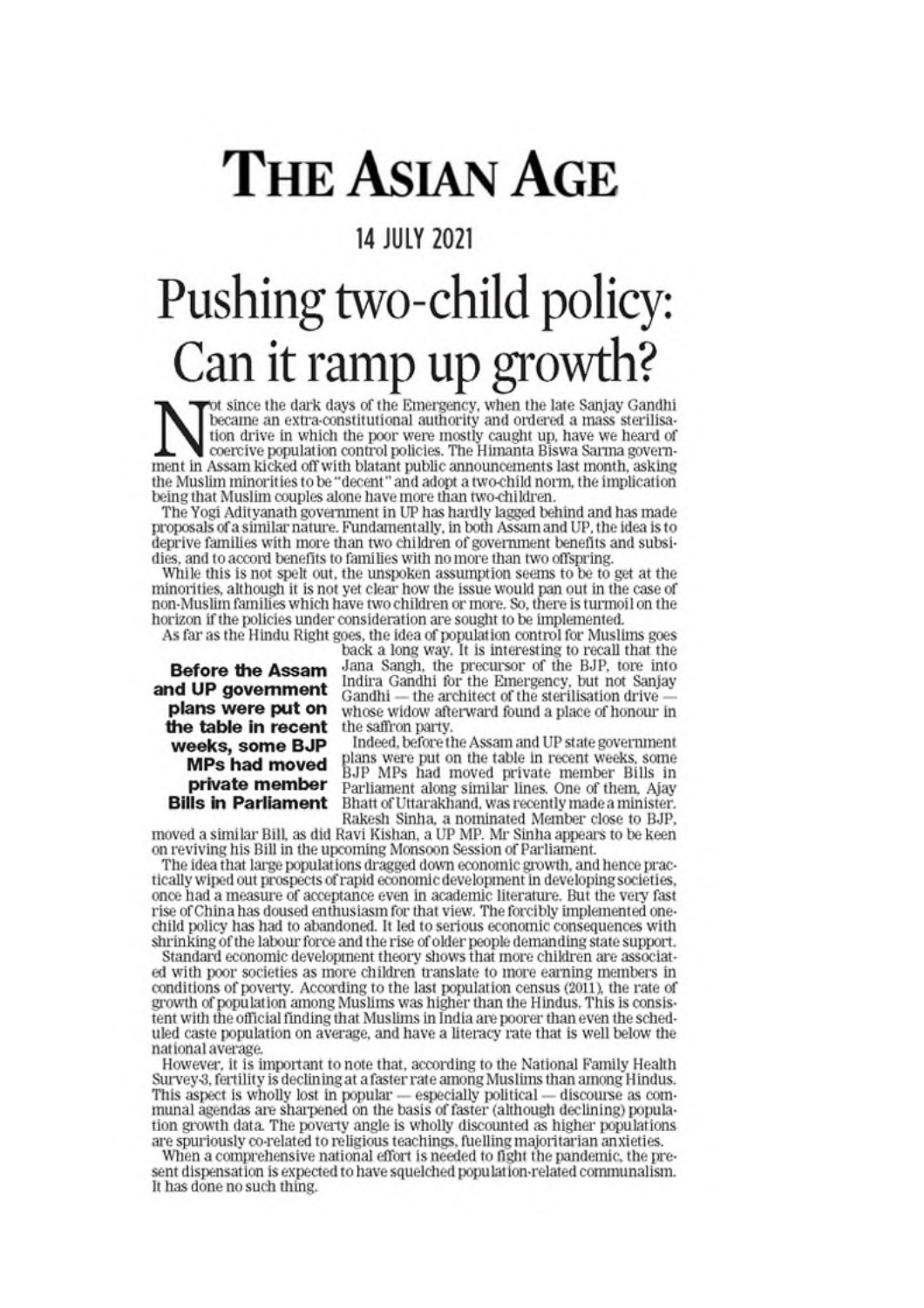**Third Wave (Hindustan: 20210714)**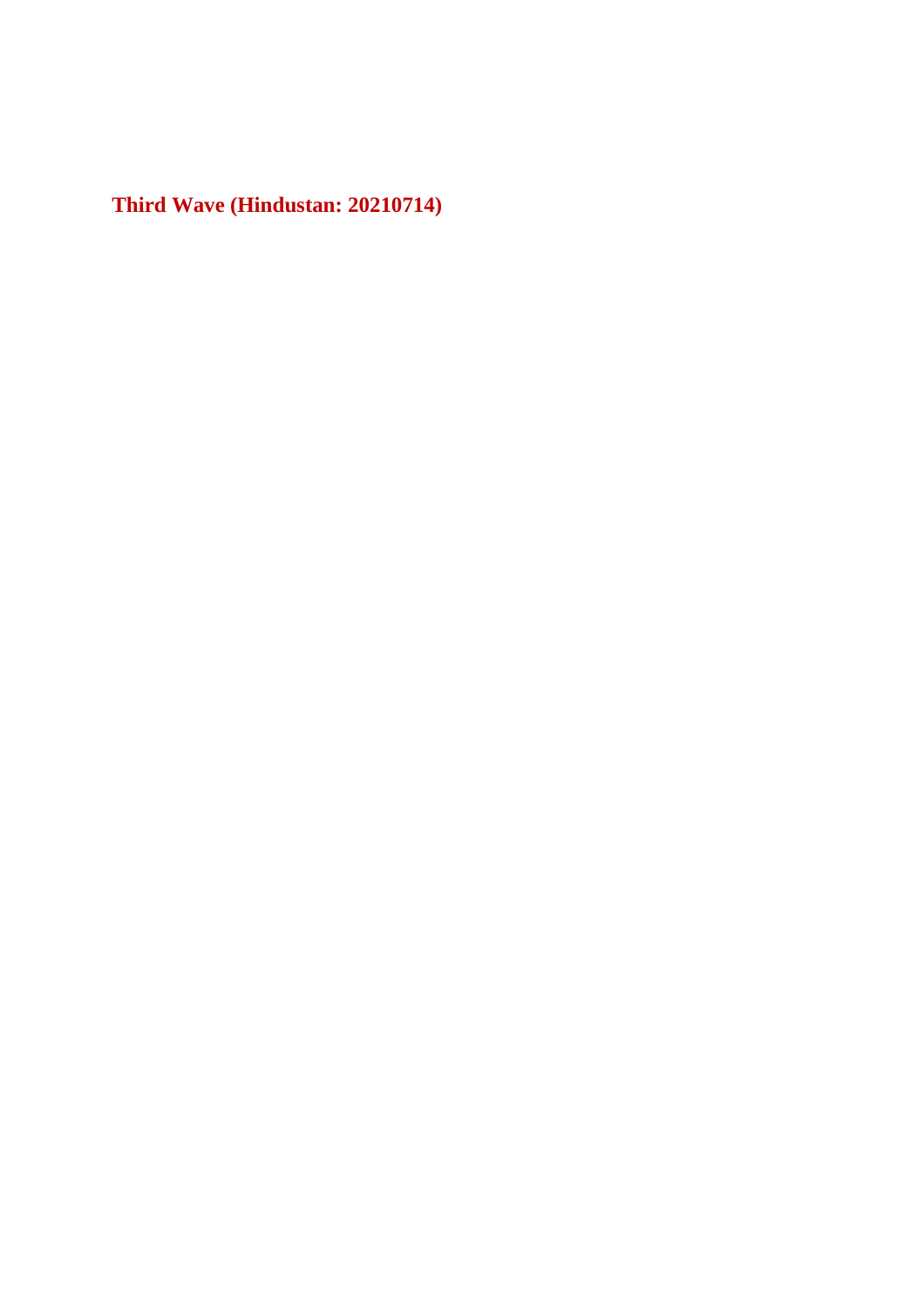# चेताया : मौज-मस्ती तीसरी लहर को बुलावा दे रही : मोदी



म्यूटेशन पर नजर रखें प्रधानमंत्री ने कहा, वायरस बार–बार अपना स्वरूप बदल रहा है, इस पर बारीक नजर रखें। विशेषज्ञ लगातार अध्ययन कर रहे हैं कि म्यूटेशन के बाद वायरस कितना परेशांनी वाला हो सकता है, इसलिए सतर्क रहें।

दुनिया में तीसरी लहर नीति आयोग के सदस्य वीके पॉल ने कहा कि दुनिया में तीसरी लहर दिख रही है । ऐसे में हमें सुनिश्चित करना

होगा कि यह भारत मेँ न आने पाए। और महाराष्ट्र के मुख्यमंत्रियों से चर्चा करेंगे। इन राज्यों में भी पूर्वोत्तर की तरह नेल के अच्छ जिल्लें जी करता में जो मे स

### नई दिल्ली | विशेष संवाददाता

प्रधानमंत्री नरेंद्र मोदी ने पर्यटन स्थलों पर भीड़ उमड़ने और बाजारों में बिना मास्क लोगों के घूमने पर चिंता जताई है। पूर्वोत्तर राज्यों के मुख्यमंत्रियों के साथ कोरोना पर चर्चा के दौरान उन्होंने कहा कि यह सच है कि पर्यटन और कारोबार बुरी तरह प्रभावित हुआ है पर पहाड़ी पर्यटन स्थलों पर भारी भीड़ का जुटना भी सही नहीं है।

इससे तीसरी लहर का खतरा बढ़ेगा। असम, नगालैंड, त्रिपुरा, सिक्किम, मणिपुर, मेघालय, अरुणाचल प्रदेश औरमिजोरम के मुख्यमंत्रियों से मोदी ने कहा, तीसरी लहर रोकने के लिए साथ मिलकर काम करें। टीकाकरण बढ़ाना होगा। बदली परिस्थितियों में संक्रमण की रोकथाम और उपचार बेहद महत्वपूर्ण है। इसके लिए सरकार ने 23 हजार करोड़ का पैकेज मंजूर किया है। सभी राज्य इसकी मददले सकते हैं। सूक्ष्मस्तर पर वायरस का प्रसार रोकने के लिये सख्त कदम उठाने की जरूरत है।

 $m\pi$   $\rightarrow$   $\rightarrow$   $m\pi$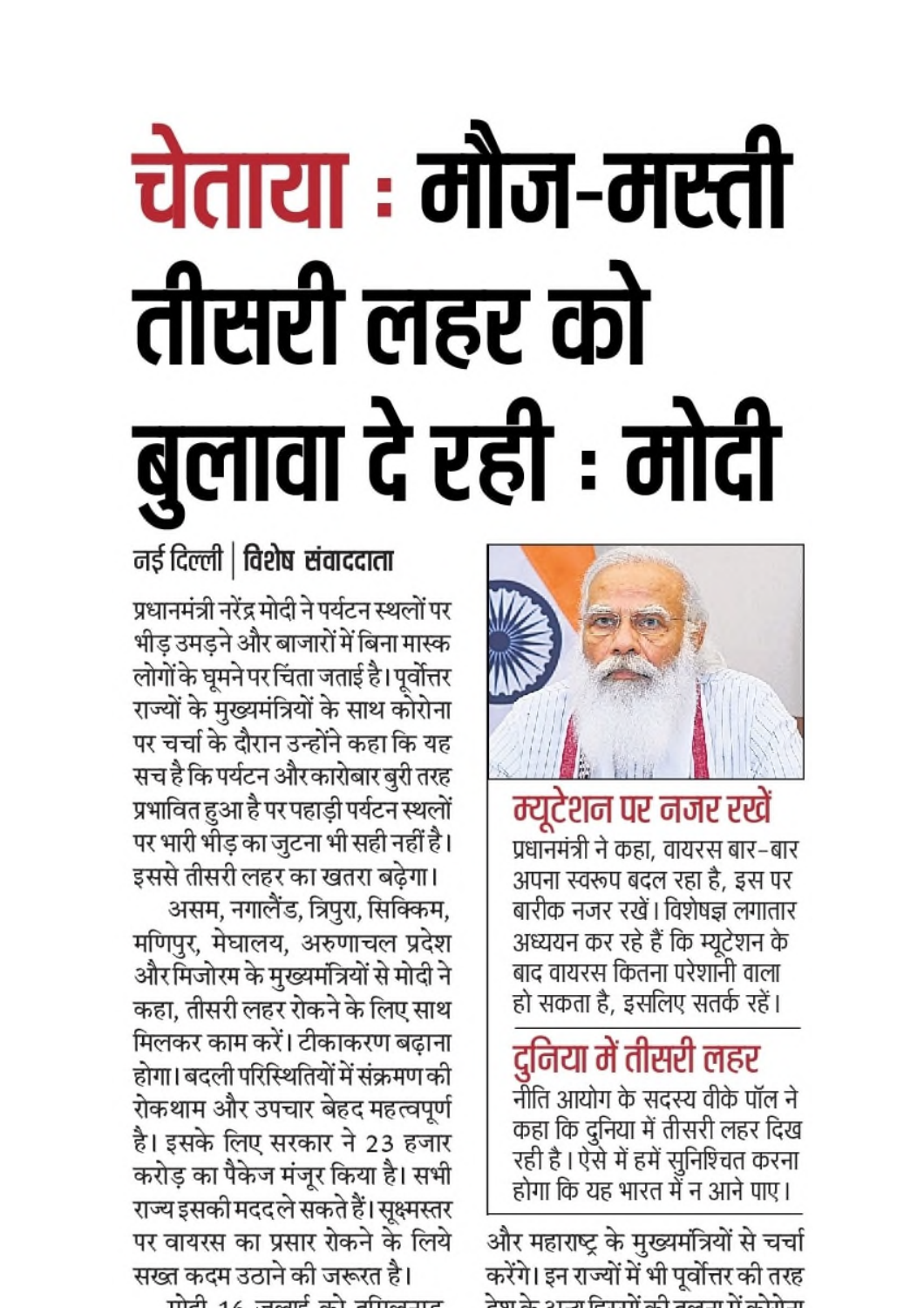### **Population policy**

### **An unproductive idea: On U.P.'s new population policy (The Hindu: 20210714)**

https://www.thehindu.com/opinion/editorial/an-unproductive-idea-the-hindu-editorial-onups-new-population-policy/article35310944.ece

Socio-economic empowerment is more effective than coercion in cutting fertility rates

Incentives and penalties form an integral component of the measures to

### **COVID-19: Variants**

### **COVID-19: Variants of Concern and Variants of Interest (The Hindu: 20210714)**

https://www.thehindu.com/sci-tech/health/covid-19-variants-of-concern-and-variants-ofinterest/article35301681.ece

Which variants come under which category?

What began as a pneumonia outbreak in Wuhan, China, in December 2019, has assumed global proportions and claimed countless lives within a span of two